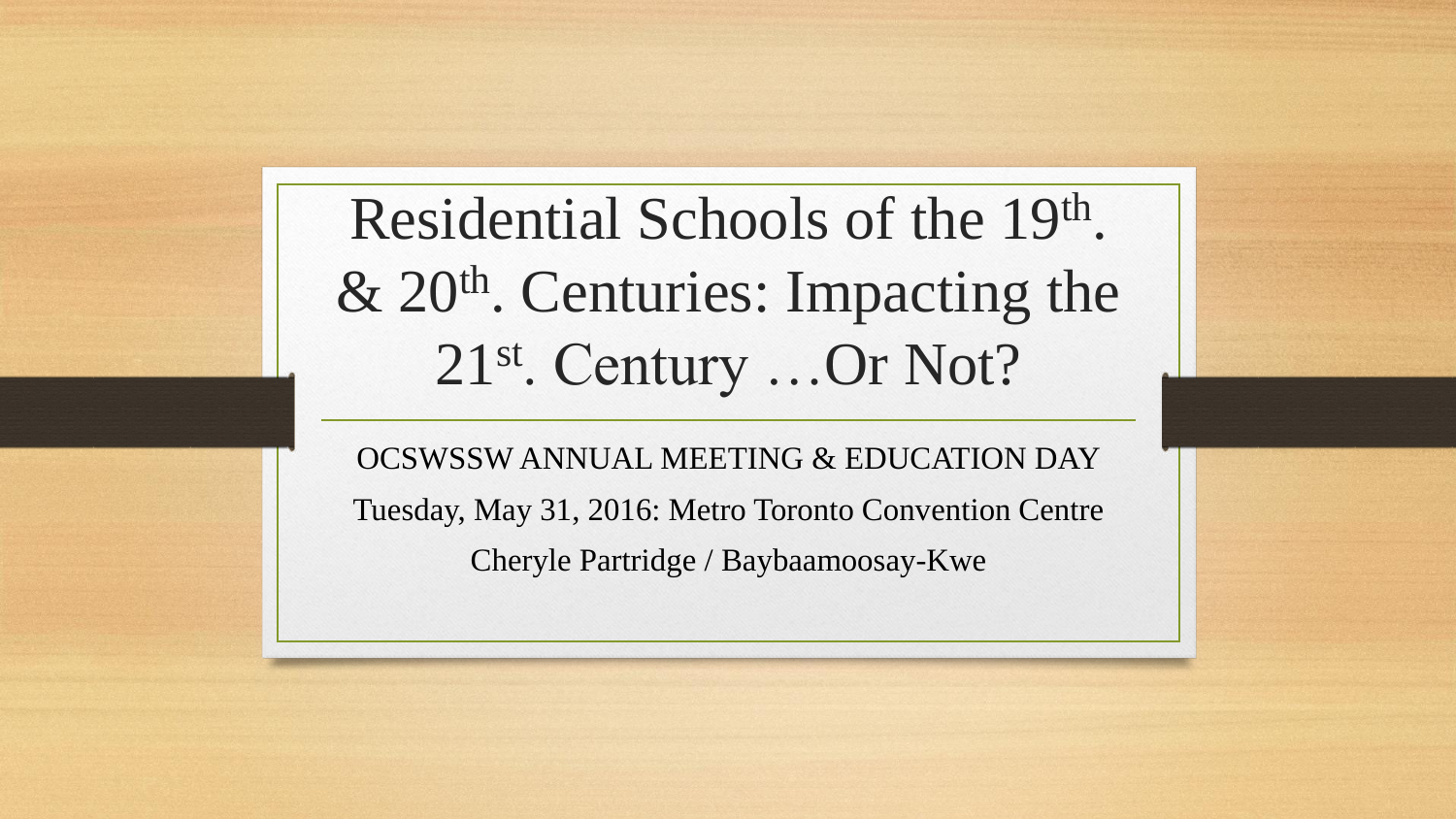- Aanii, Boozhoo, Wachiya, Sago, Tansi, Kwe Kwe, Kia Ora, Bonjour, Greetings!
- Baybaamoosay-kwe n'dizhnakaaz "Woman who leaves healing tracks"
- Migizi n'dodem Eagle Clan
- N'winiishoo Midewiwin Second Degree Midewiwin
- Anishinaabe miinwaa Potawatomi n'dow I am Anishinaabe & Potawatomi
- Wasauksing miinwaa N'Swakamok n'doonjibaa Wasauksing F.N. & Sudbury
- AKA Cheryle Partridge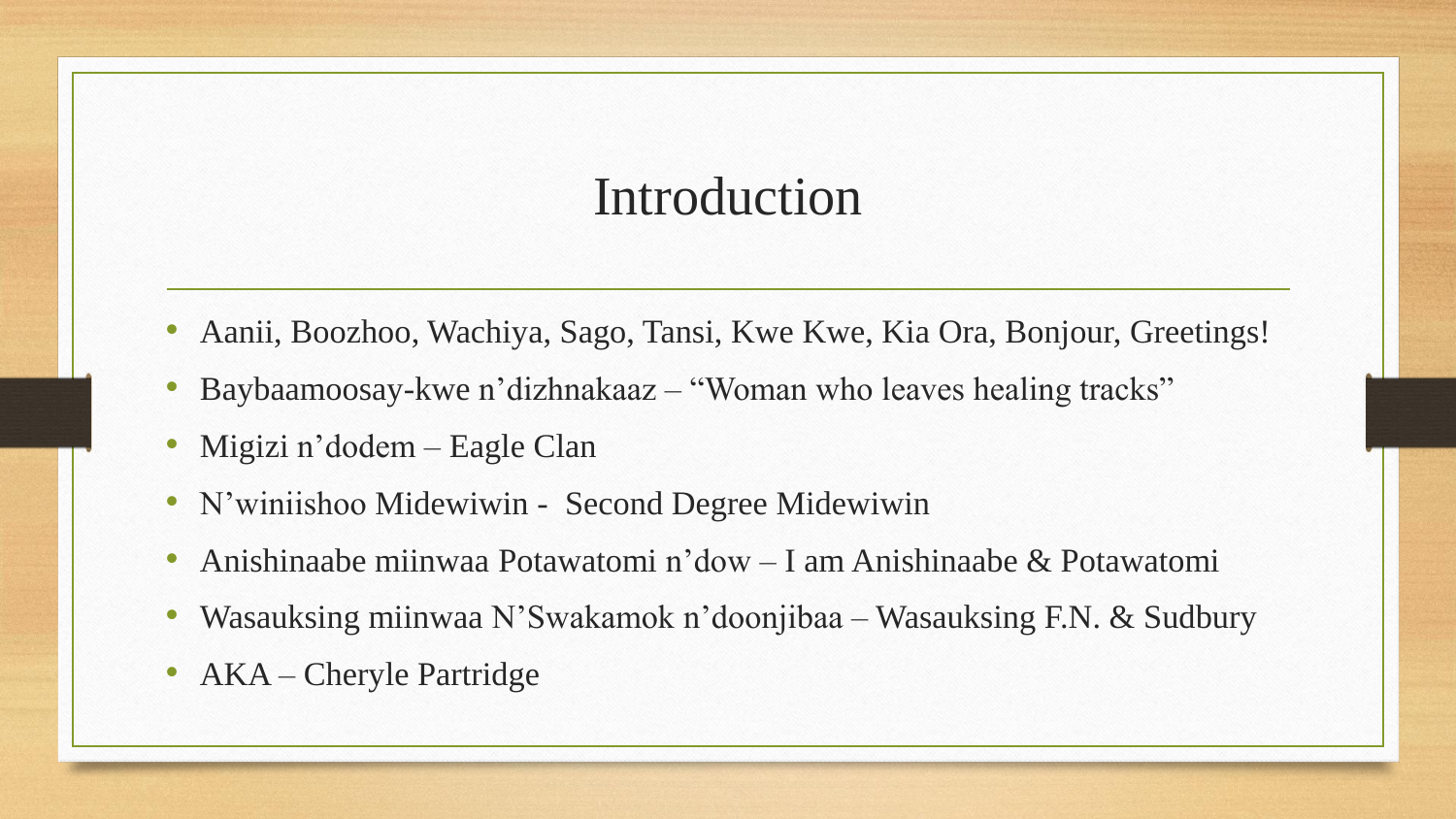- This presentation will touch on one of the 2015 Truth and Reconciliation Commission's (TRC) 94 Calls To Action which included the areas of Child Welfare, Education, Language & Culture, Health and Justice.
- I will address parts of Call To Action #63 under Education & Reconciliation. Specifically;
- "(ii) sharing information and best practices on teaching curriculum related to residential schools and Aboriginal history;"
- "(iii) building student capacity for intercultural understanding, empathy, and mutual respect" (TRC, 2015, p.6).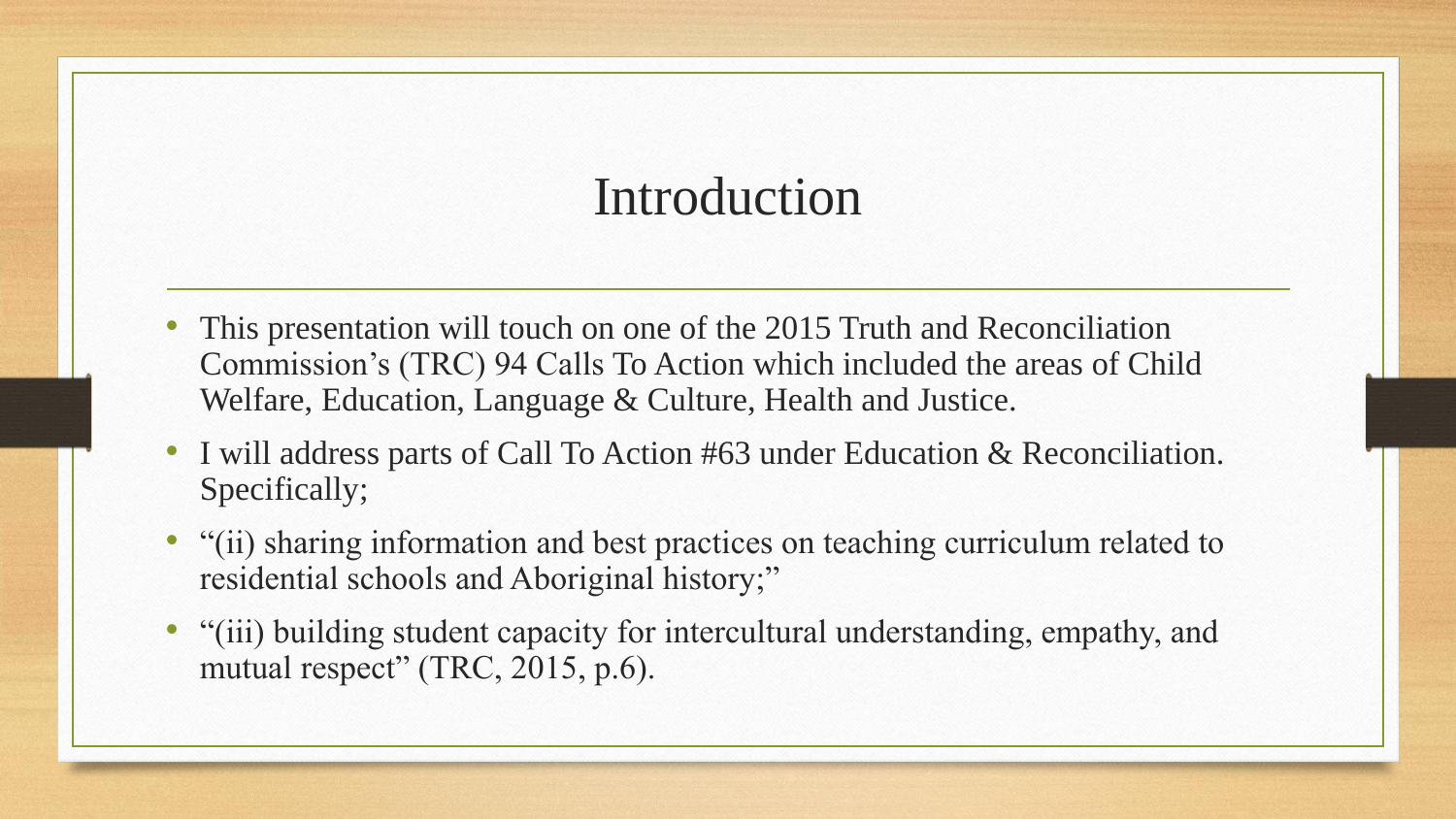- I will speak about the **past**, or the historical aspect;
- The **present**, or what is currently being done,
- And the **future**, will the recommendations be implemented?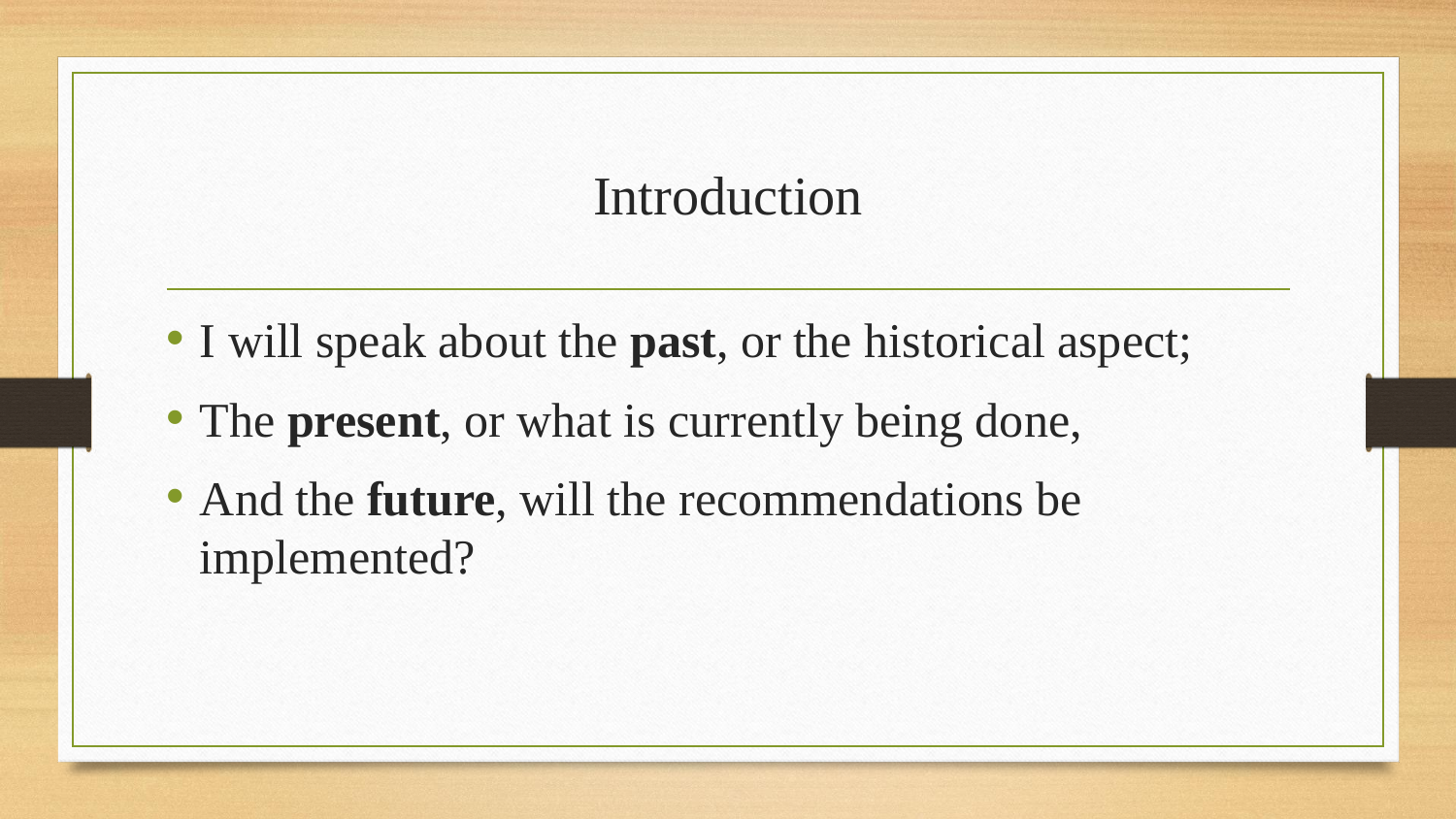- This session will serve as an awareness to those who are not familiar with the era of residential schools in Canada and what former Justice Minister Irwin Cotler labeled, *"the single most harmful, disgraceful, and racist act in our history"* **(Warry, 2008, p. 62).**
- The knowledge acquired today should address the information and awareness gap.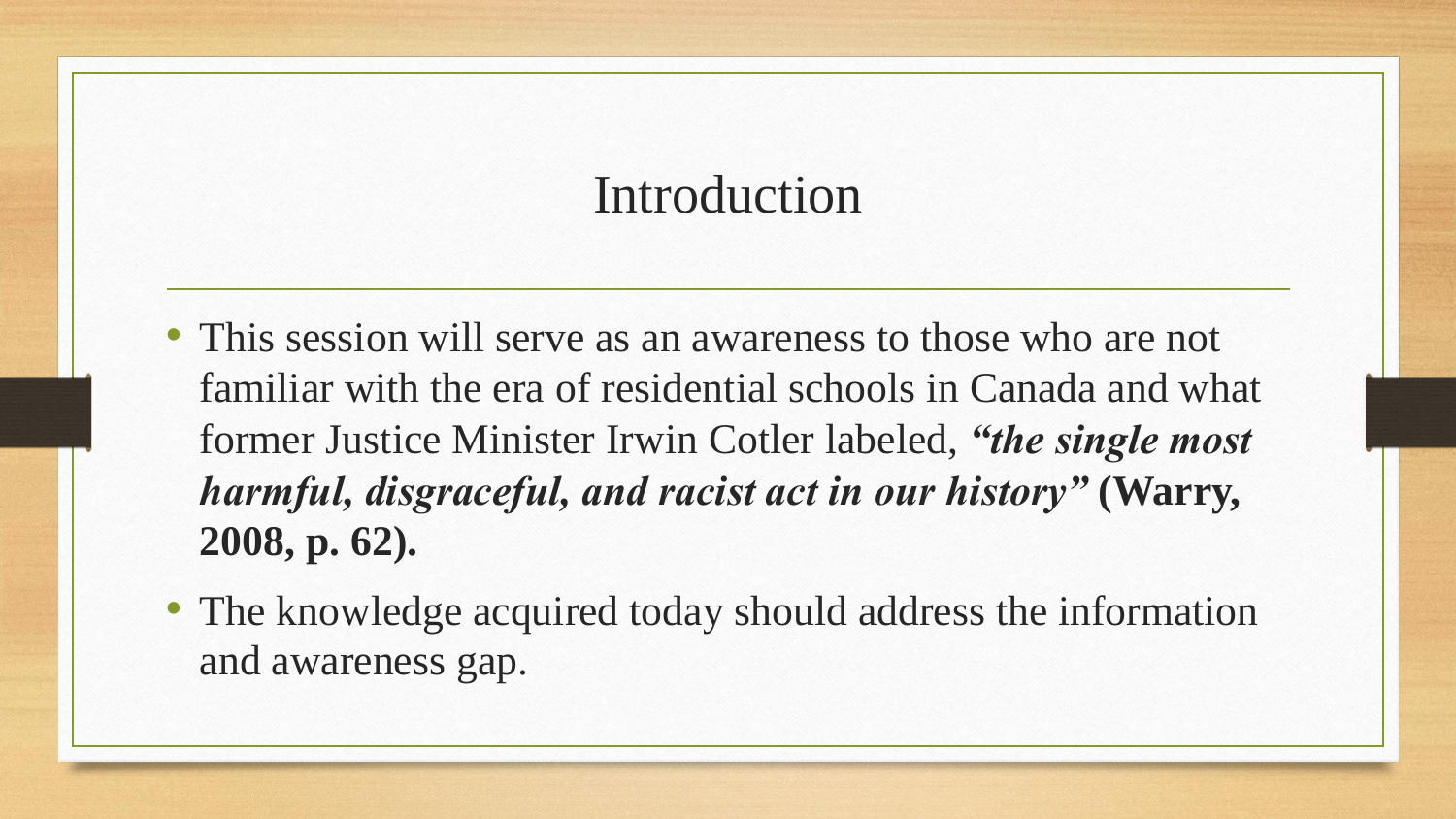- First Contact 'culture shock' for all involved, not the least of which was the language barrier, appearances (on both sides); including clothing, colour, and hair.
- Colonization rapidly followed, with all that entailed; settlers saw 'unoccupied' land, forests, fur-bearing animals and sweet, clean water.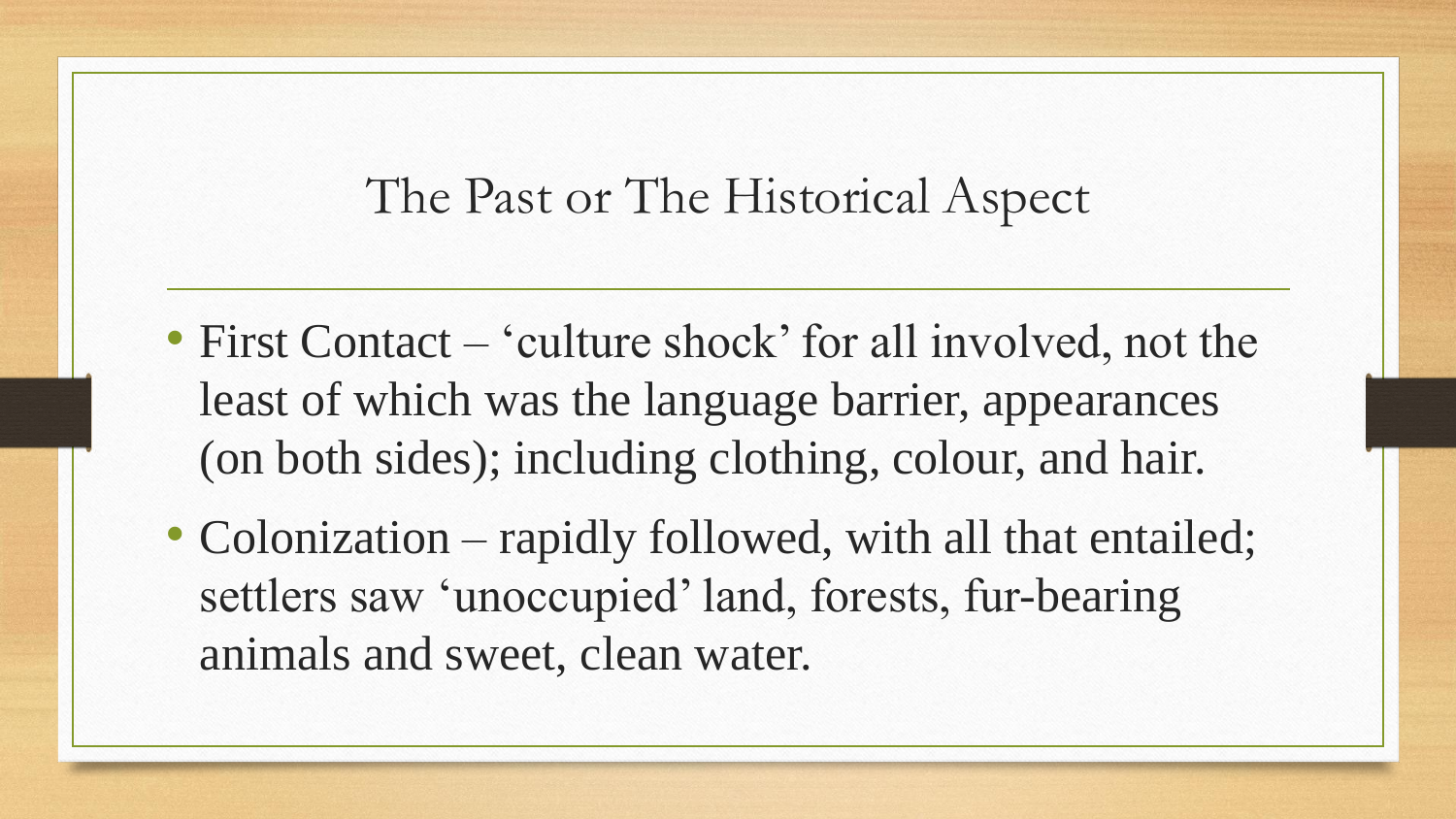- The introduction of diseases such as small-pox which was devastating to Indigenous Peoples (I.P.).
- The introduction of alcohol, which was devastating to I.P.
- Warfare came to the New World and Indigenous Peoples had no defence against the weaponry used. Genocide and extermination were the order of the day.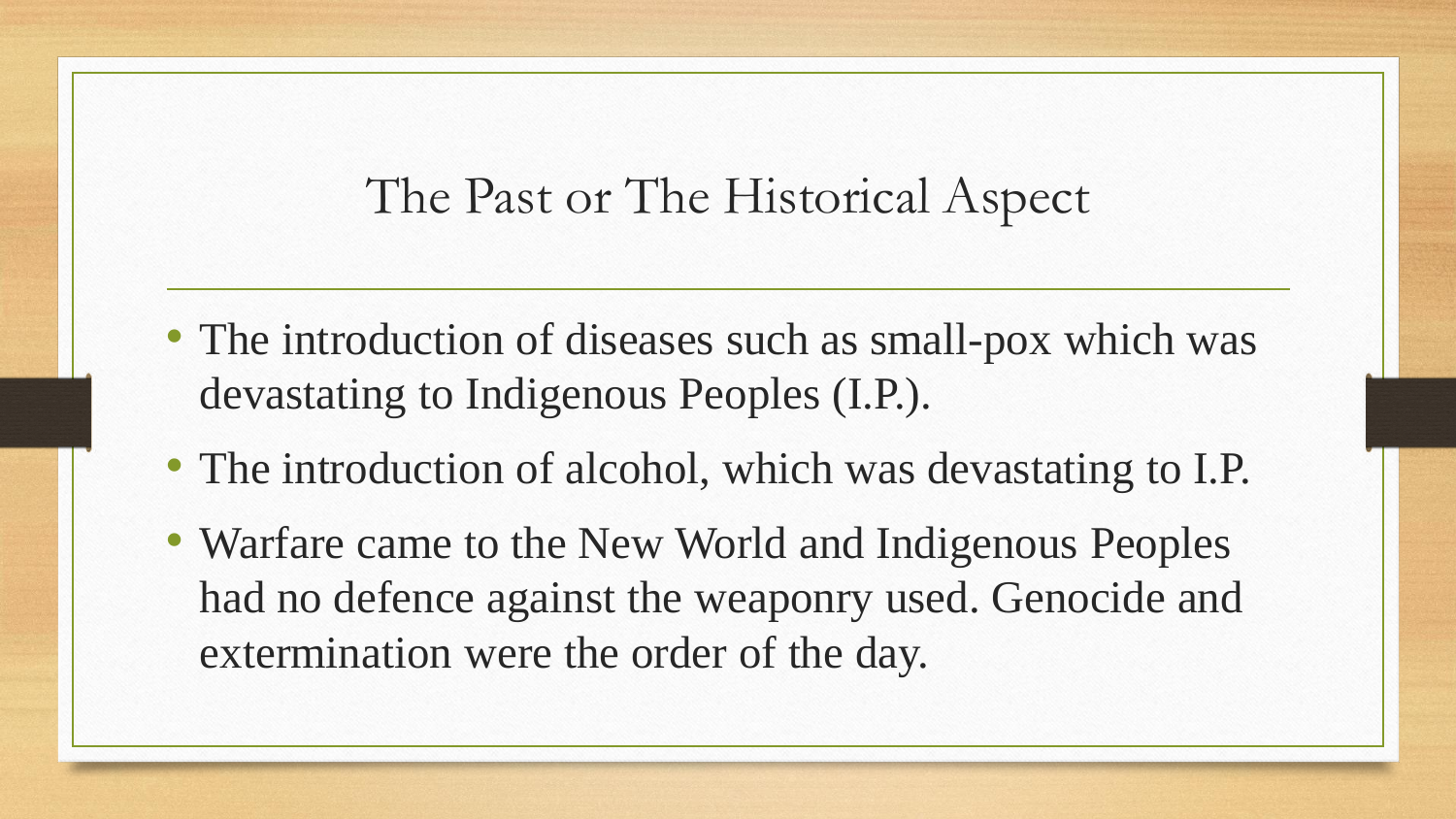- Government Policies such as the British North America Act of  $1867$  – Section  $91(24)$  – stated that the Federal Government, "has jurisdiction over Indians and lands reserved for Indians."
- Next was the Indian Act of 1876. British policy toward the 'protection' of Indian people was based on two principles;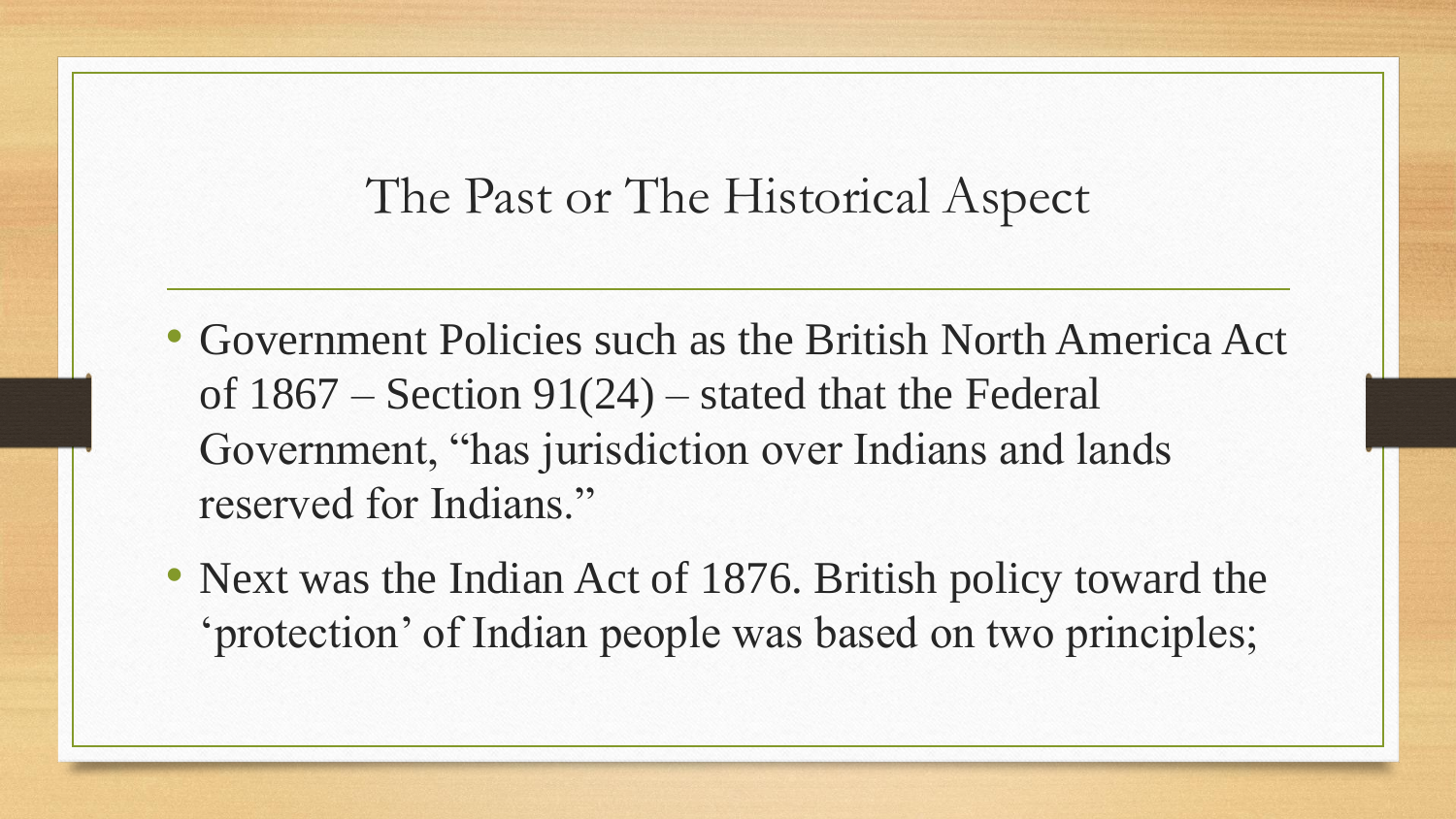- (i) Indians were considered incapable of adaptation and thus must be kept away from bad influences.
- (ii) the gradual integration and assimilation of Indian people through education and Christianization was to be encouraged.
- These fundamental attitudes have continued from the early days to the present.
- Subjugation was next with the relocation of Indigenous Peoples to 'reserves' and the forced dependency on the oppressors.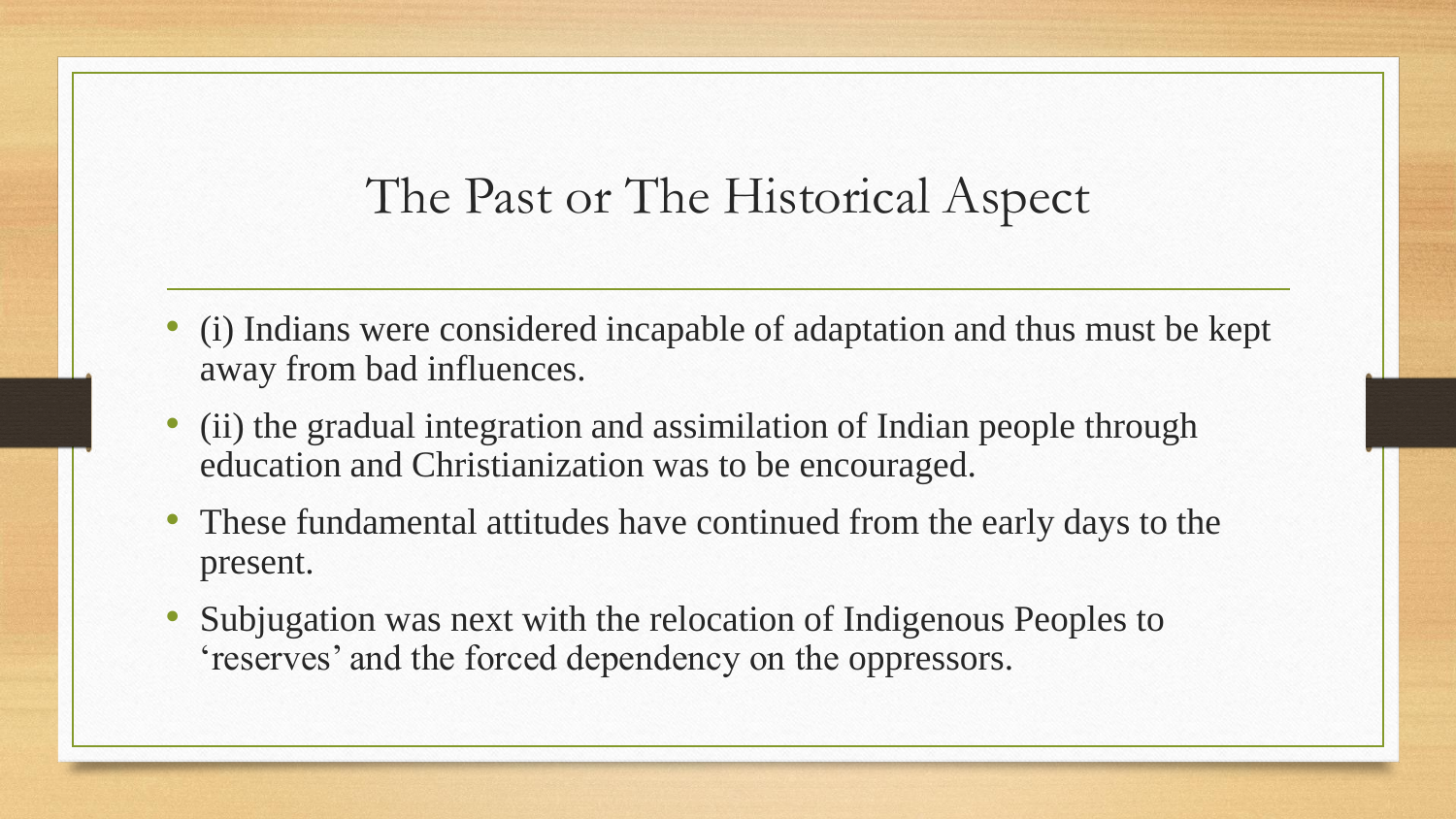Residential Schools were next and those children who 'attended' faced many losses & many abuses (SEPM)

| SPIRITUAL, EMOTIONAL,      | PHYSICAL, & MENTAL       |
|----------------------------|--------------------------|
| <b>QLOSS OF CONNECTION</b> | <b>QLOSS OF FEELINGS</b> |
| <b>QLOSS OF CHILDHOOD</b>  | <b>QLOSS OF LANGUAGE</b> |
| <b>QLOSS OF PRIDE</b>      | <b>QLOSS OF IDENTITY</b> |
| <b>QLOSS OF COMMUNITY</b>  | <b>QLOSS OF TRUST</b>    |
| <b>QLOSS OF CONFIDENCE</b> | <b>QLOSS OF SPIRIT</b>   |
| <b>QLOSS OF SKILLS</b>     | <b>QLOSS OF LIFE</b>     |
| <b>LOSS OF MEANING</b>     | <b>QLOSS OF FAMILY</b>   |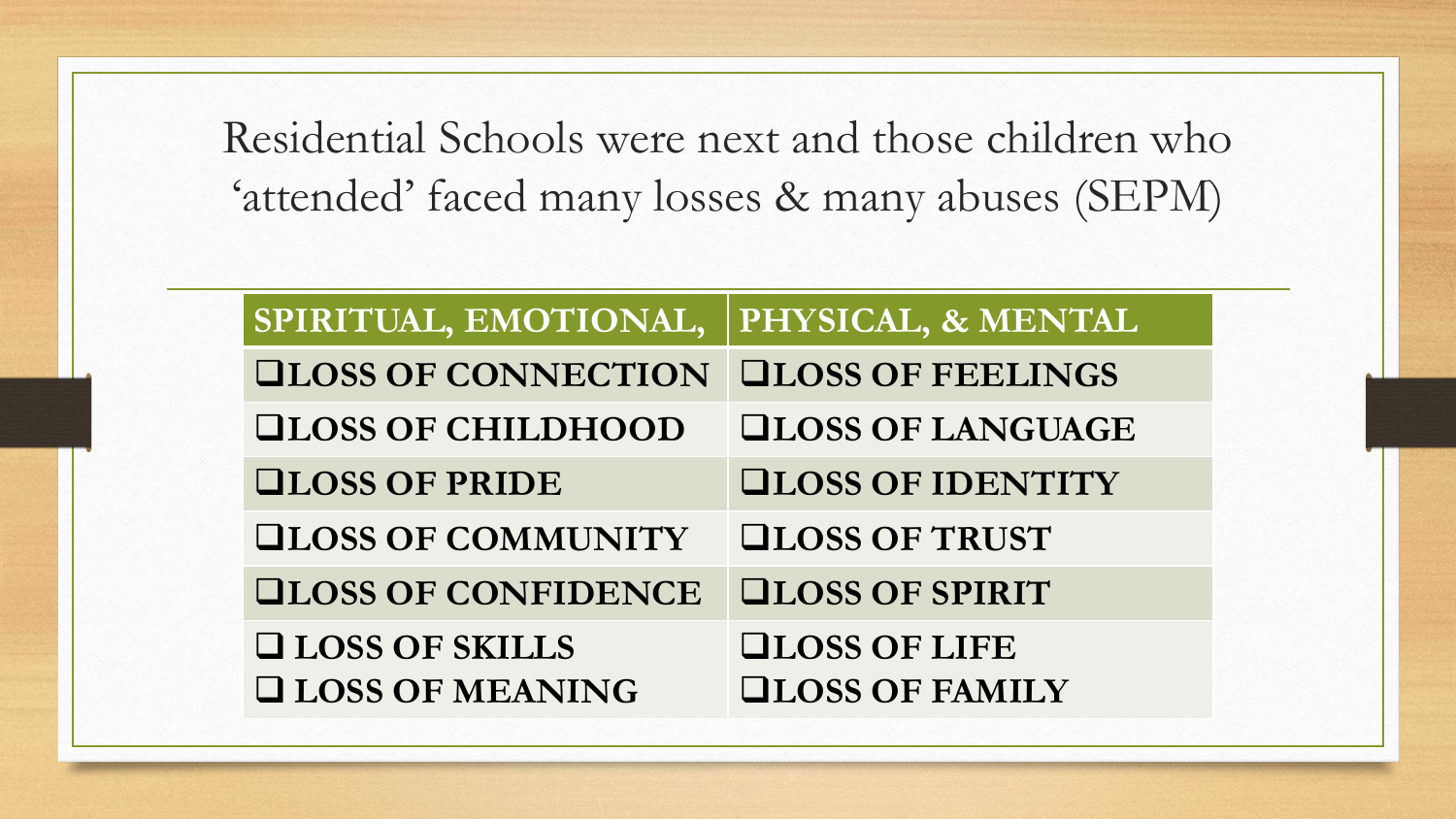#### Intergenerational Trauma: A Definition

**Intergenerational or multi-generational trauma happens when the effects of trauma are not resolved in one generation. When trauma is ignored and there is no support for dealing with it, the trauma will be passed from one generation to the next. What we learn to see as "normal" when we are children, we pass on to our own children….The unhealthy ways of behaving that people use to protect themselves can be passed on to children, without them even knowing they are doing so. This is the legacy of physical and sexual abuse in residential schools.**

**(Aboriginal Healing Foundation, 1999:A5)**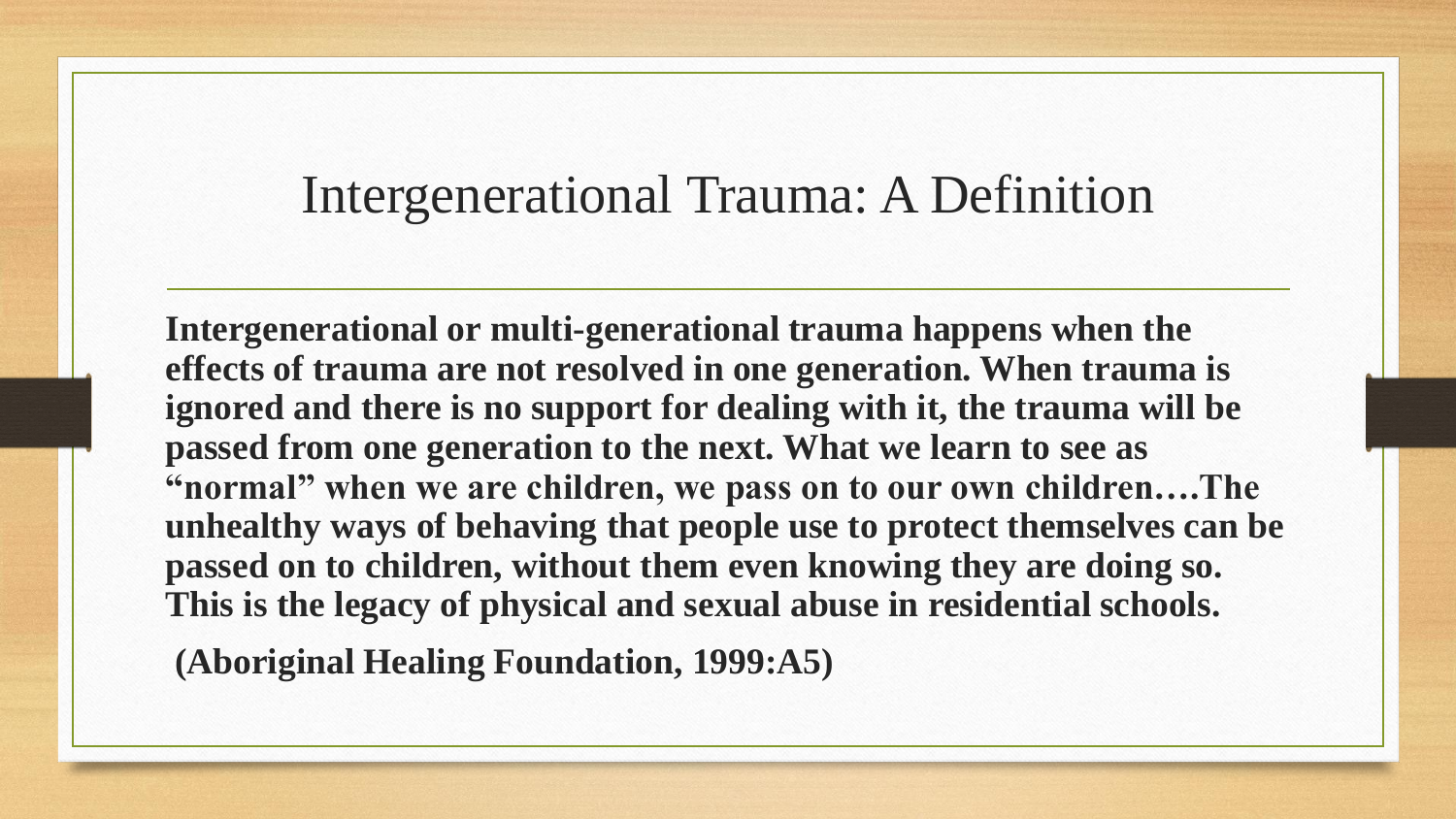## The Present: What is Currently Being Done

- I am going to talk about my experience of teaching in the Indigenous Social Work program which is part of the School of Indigenous Relations at Laurentian University in Sudbury, Ontario.
- Our program has been in existence since 1988. It is an Indigenous culturespecific social work program.
- We do practice our culture through ceremony and Elders are on campus.
- The Faculty and Staff are all Indigenous.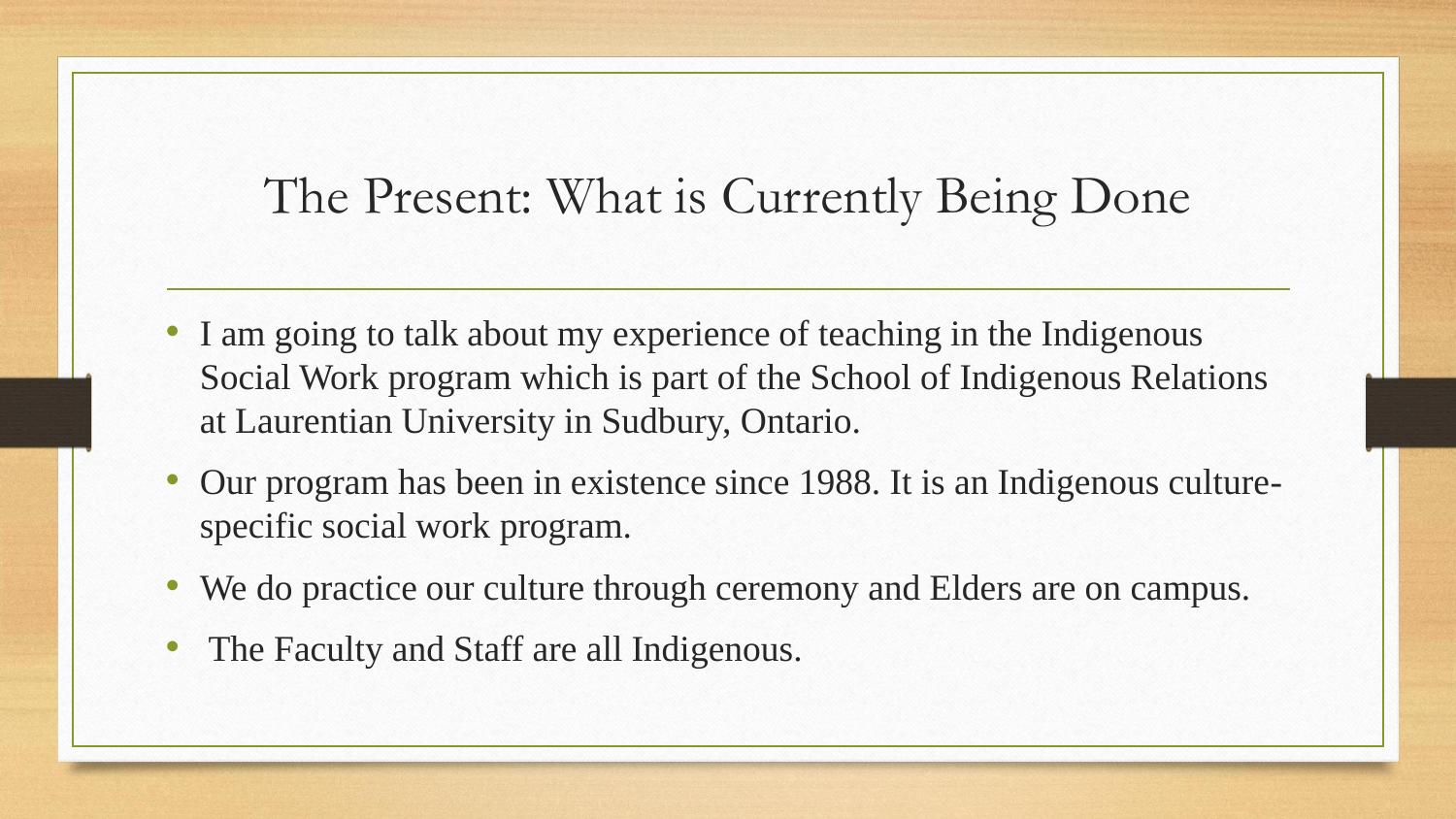## The Present: What is Currently Being Done

- The true history of the Original Peoples of this great land are taught.
- For many, Indigenous and non-Indigenous alike, this is their first introduction to what happened during colonization.
- It is a shock when they hear of the Residential School System (R.S.S.) and that children were ripped from their parents arms and taken many kilometres away and some were even taken to different provinces to residential schools!
- My father and two brothers went to Residential School in Northern Ontario. Only two survived. I am a Second Generation Residential School Survivor.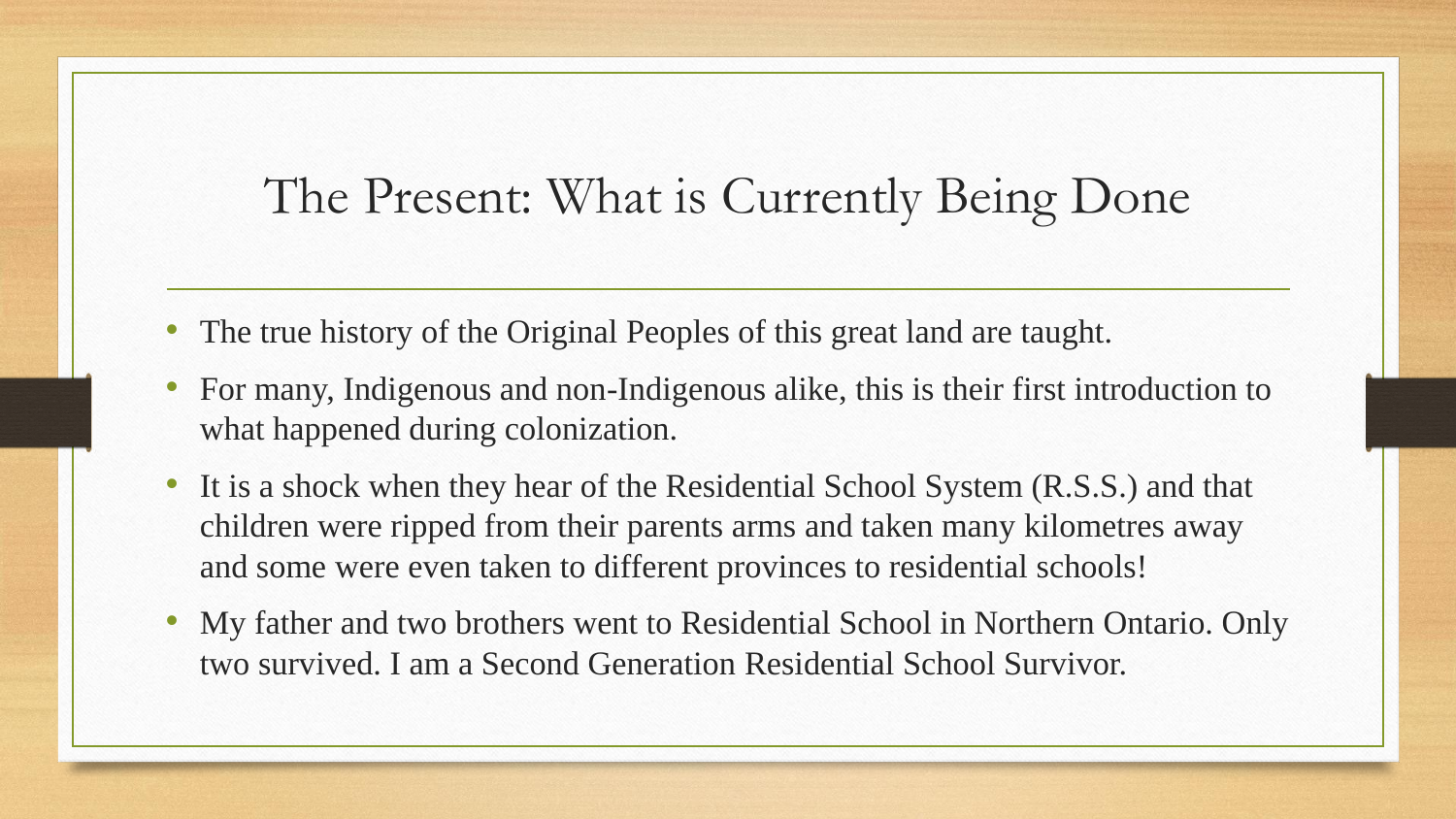The Present: What is Currently Being Done "(ii) sharing information and best practices on teaching curriculum related to residential schools and Aboriginal history;"

- We educate the students about Residential Schools through reading materials written by residential school survivors.
- We have also had students who experienced residential school themselves.
- Although we don't have a specific course called 'Residential School,' the information is woven throughout the social work curriculum.
- One of the Role Models in 'Indian Country' is Phil Fontaine, a former National Chief of the Assembly of First Nations who famously disclosed that he was sexually abused when he was at residential school.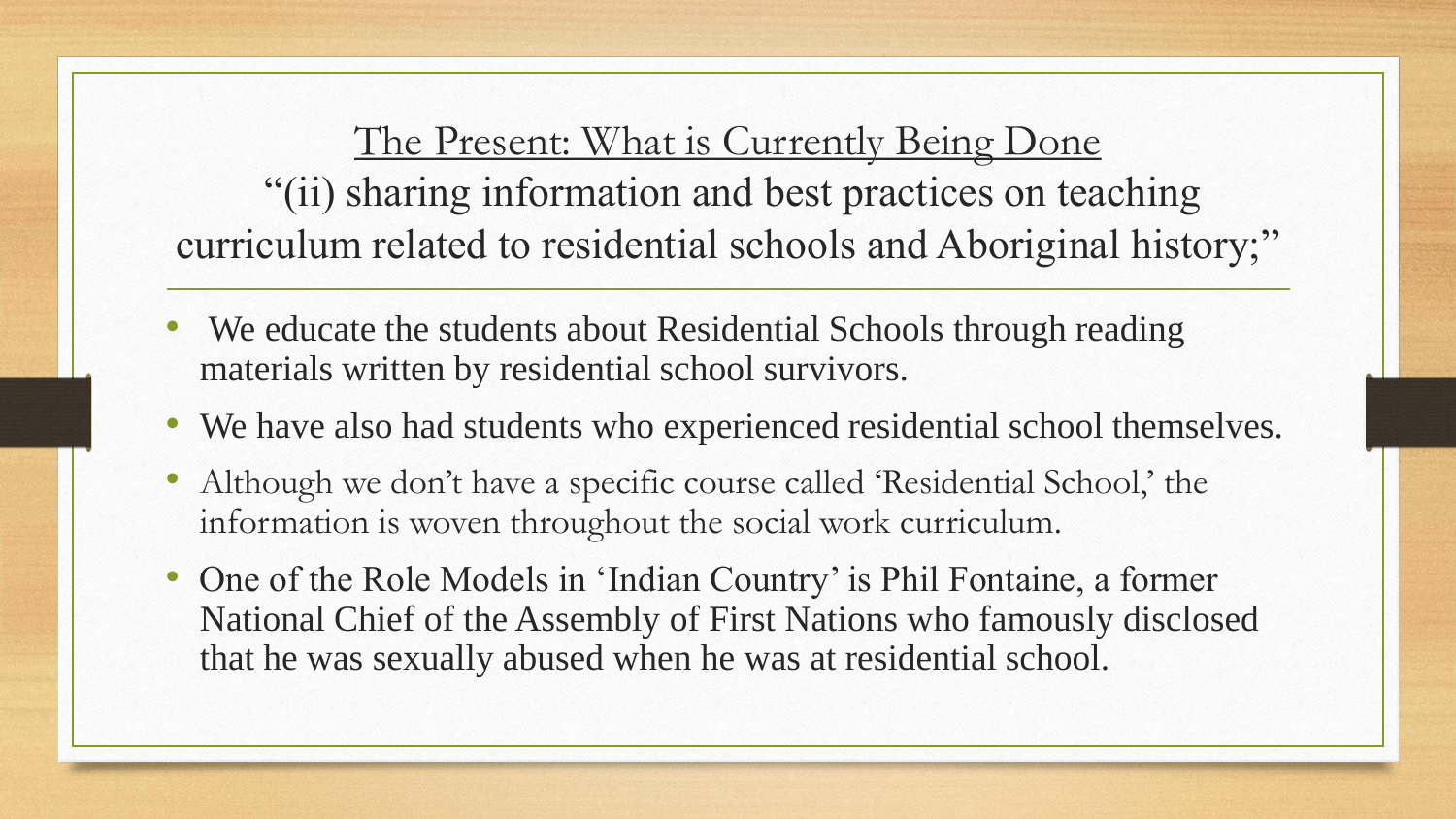The Present: What is Currently Being Done "(iii) building student capacity for intercultural understanding, empathy, and mutual respect"

- The Indigenous Social Work program's foundation is based upon the Social Work Code of Ethics as well as the Indigenous Code of Ethics also known as the Seven Grandfather/Seven Grandmother Teachings.
- We teach from the Indigenous Theoretical Framework of the Medicine Wheel as well as 'mainstream' methods. We are accredited by CASWE.
- The Medicine Wheel is **inclusive** as shown by the four colours, which are Red, Yellow, Black and White. These colours are also known as the Four Races of Man & we all have our place on the wheel, no one is excluded.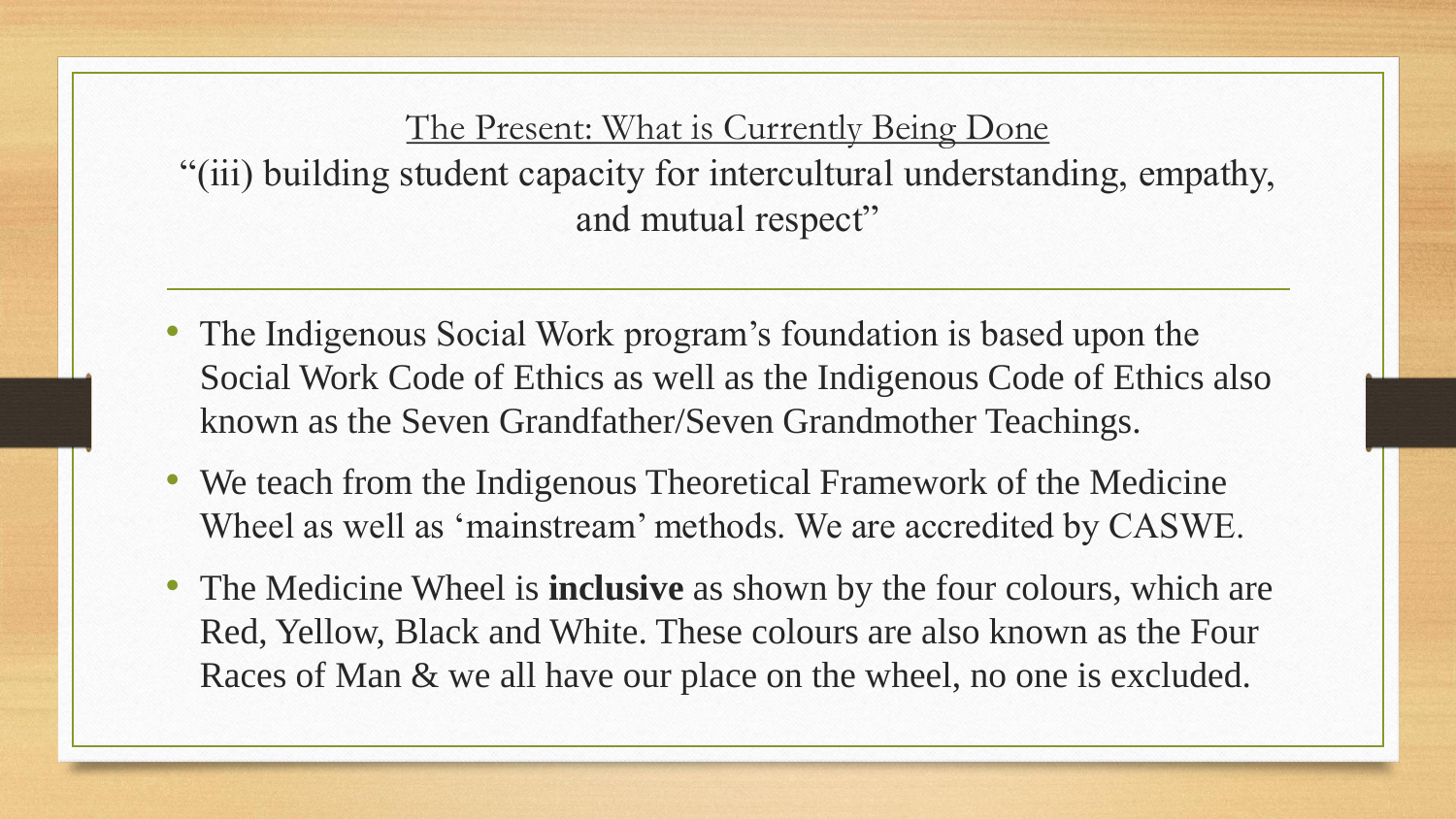The Present: What is Currently Being Done "(iii) building student capacity for intercultural understanding, empathy, and mutual respect"

- At one time or another, we have had all colours of the Medicine Wheel graduate from the Indigenous Social Work program.
- All were welcomed and all learned about the processes that brought us to where we are today.
- Learning the background and history of Indigenous peoples has brought intercultural understanding, empathy and mutual respect to the students.
- They emerge from the Indigenous social work program with a new and enlightened perspective of the Original peoples of this land.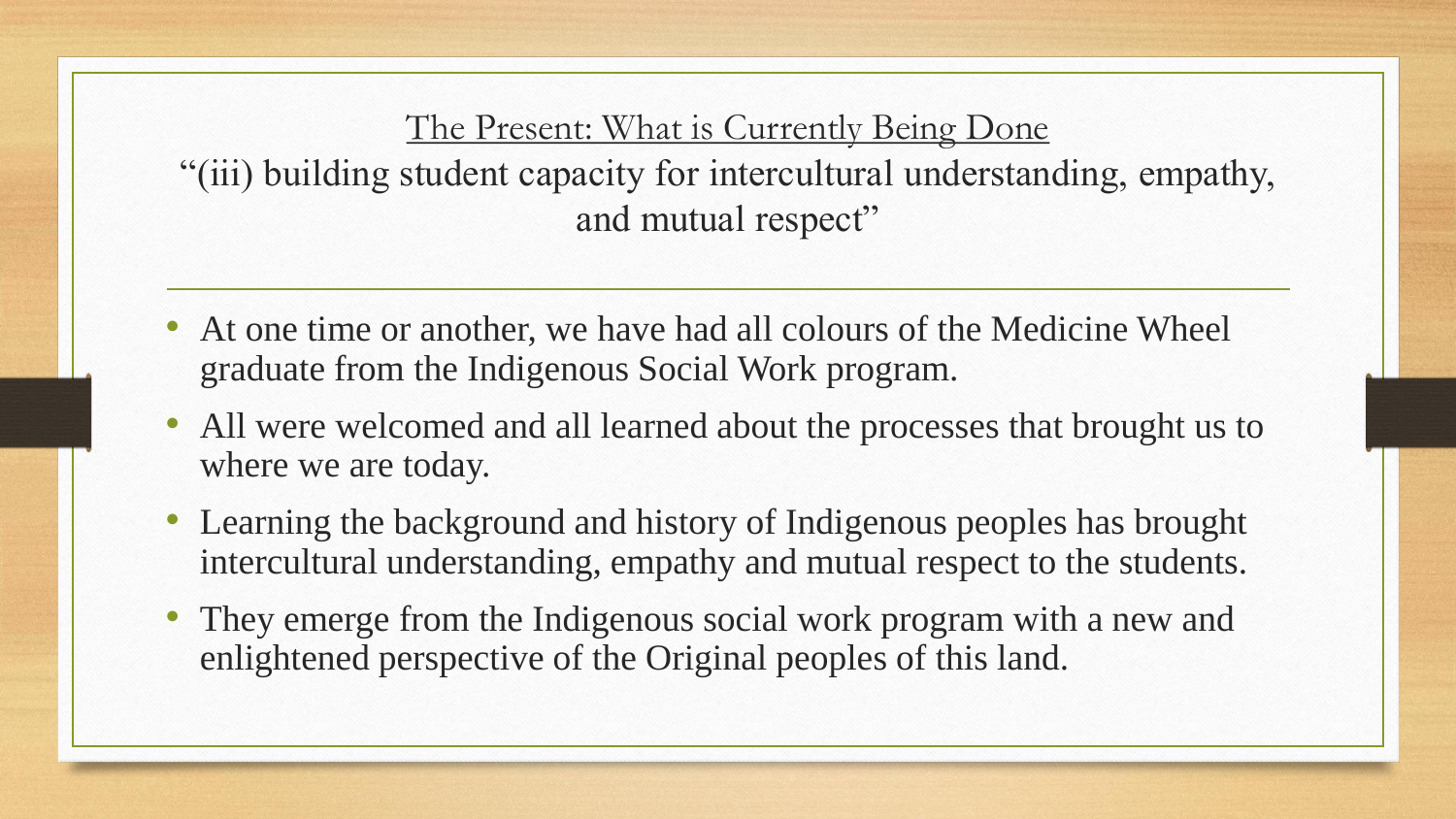## The Present: What is Currently Being Done

- Since 1988 the Indigenous Social Work Program, has been;
- "(ii) sharing information and best practices on teaching curriculum related to residential schools and Aboriginal history;" and
- "(iii) building student capacity for intercultural understanding, empathy, and mutual respect."
- Sudbury is located on Anishinaabe territory and it is surrounded by F.N. communities which is probably why we are already implementing some of the calls to action in one way or another.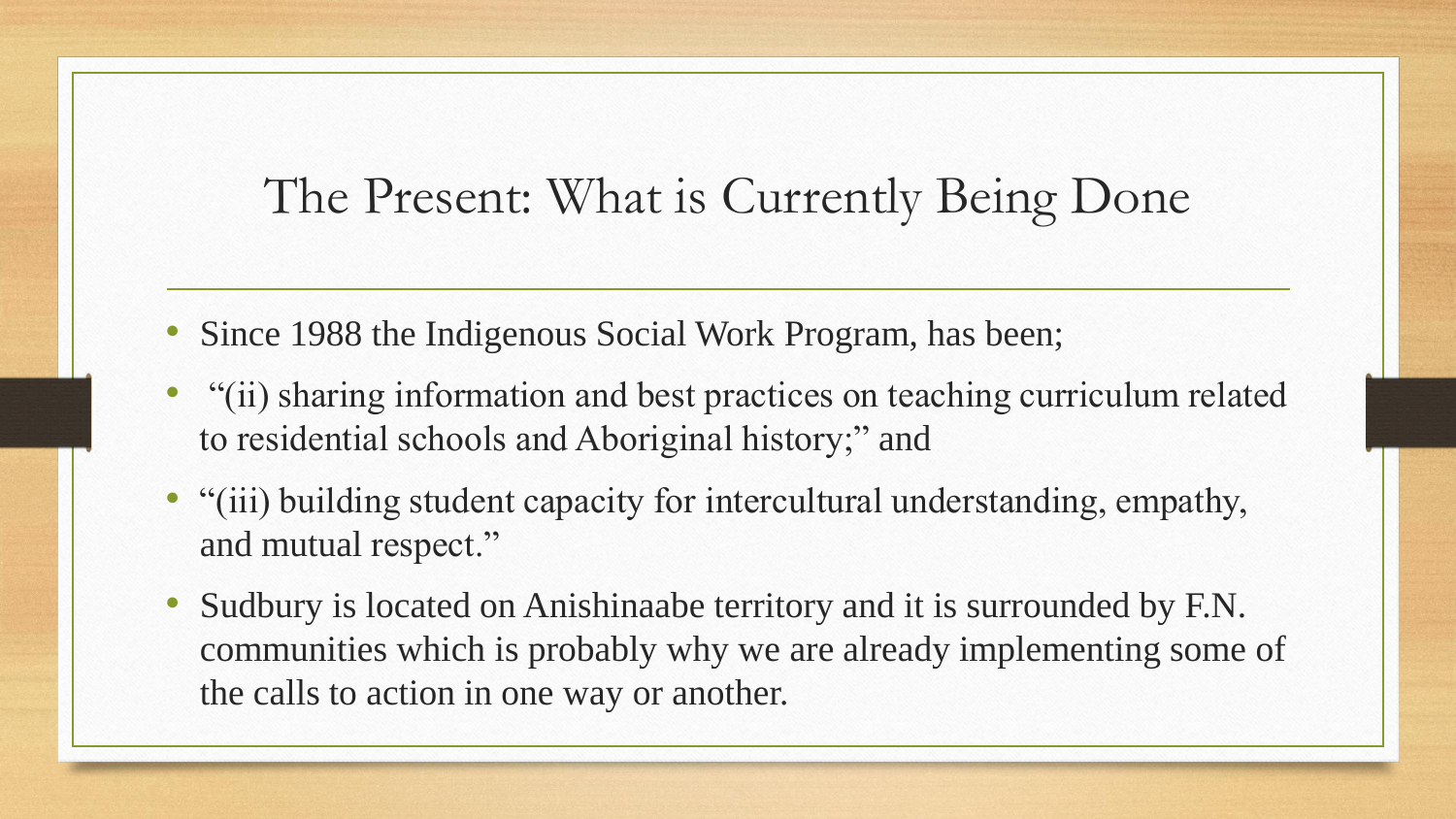## The Future

- Faculty and staff of Indigenous Social Work have just piloted a course on the language this spring. It will be offered more widely in the near future.
- An interdisciplinary course on Missing and Murdered Indigenous Women (MMIW) will be offered on campus in the next academic year.
- There are many initiatives being discussed at Laurentian University regarding the Truth and Reconciliation Commission's 94 Calls to Action.
- Now that you have the information it is your responsibility to share what you learned with others, and so on. In this way more people become aware.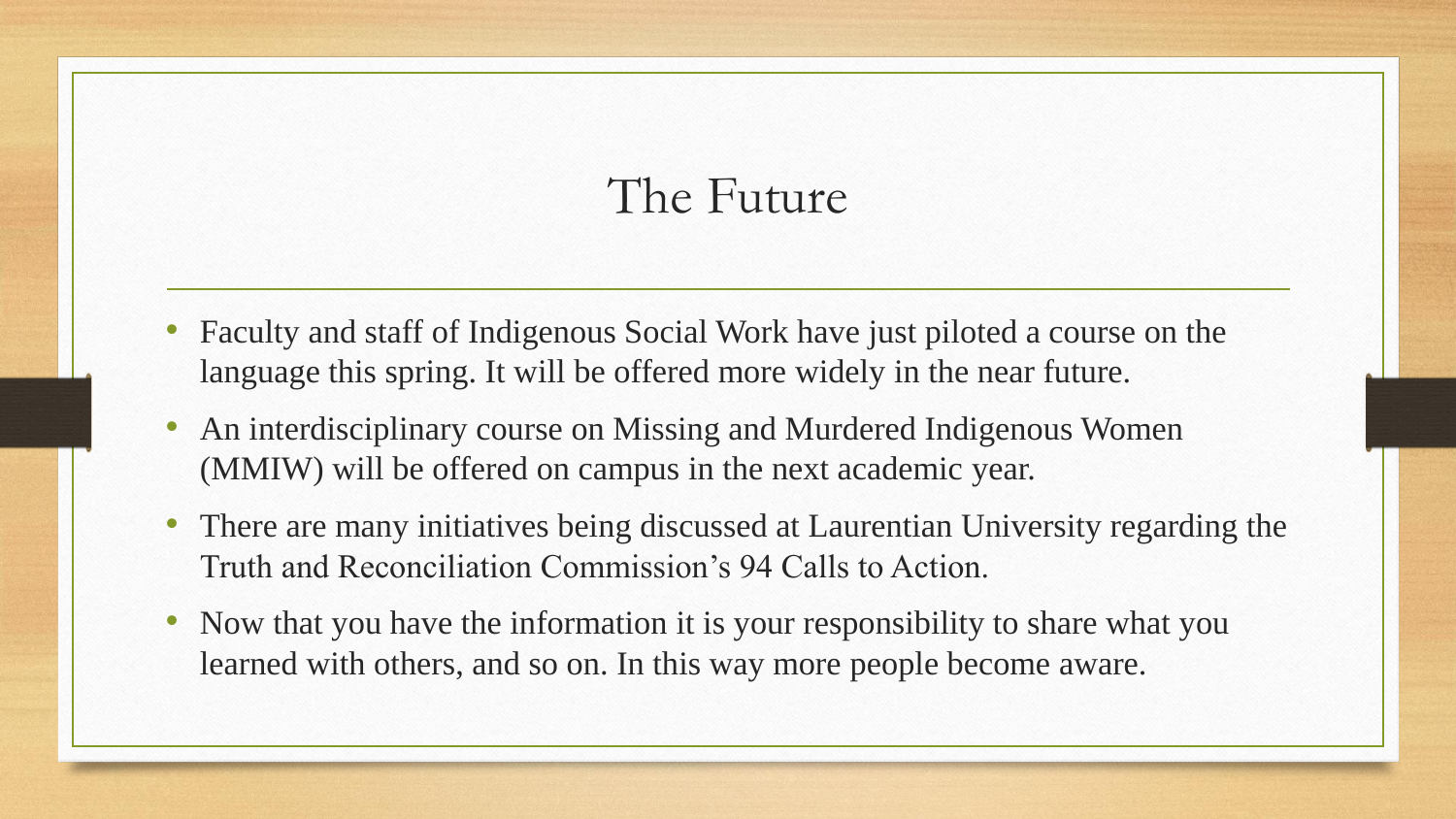## The Future

- My hope is that I have piqued your interest in an era of the past that you had little or no knowledge of, but now that you know a little, you want to learn more.
- I also want to draw your attention to an interesting fact. In spite of all that has gone on in the past, Indigenous Peoples have survived.
- We are still here in the 21<sup>st</sup>. Century! I would call that *resilience* of the first order.